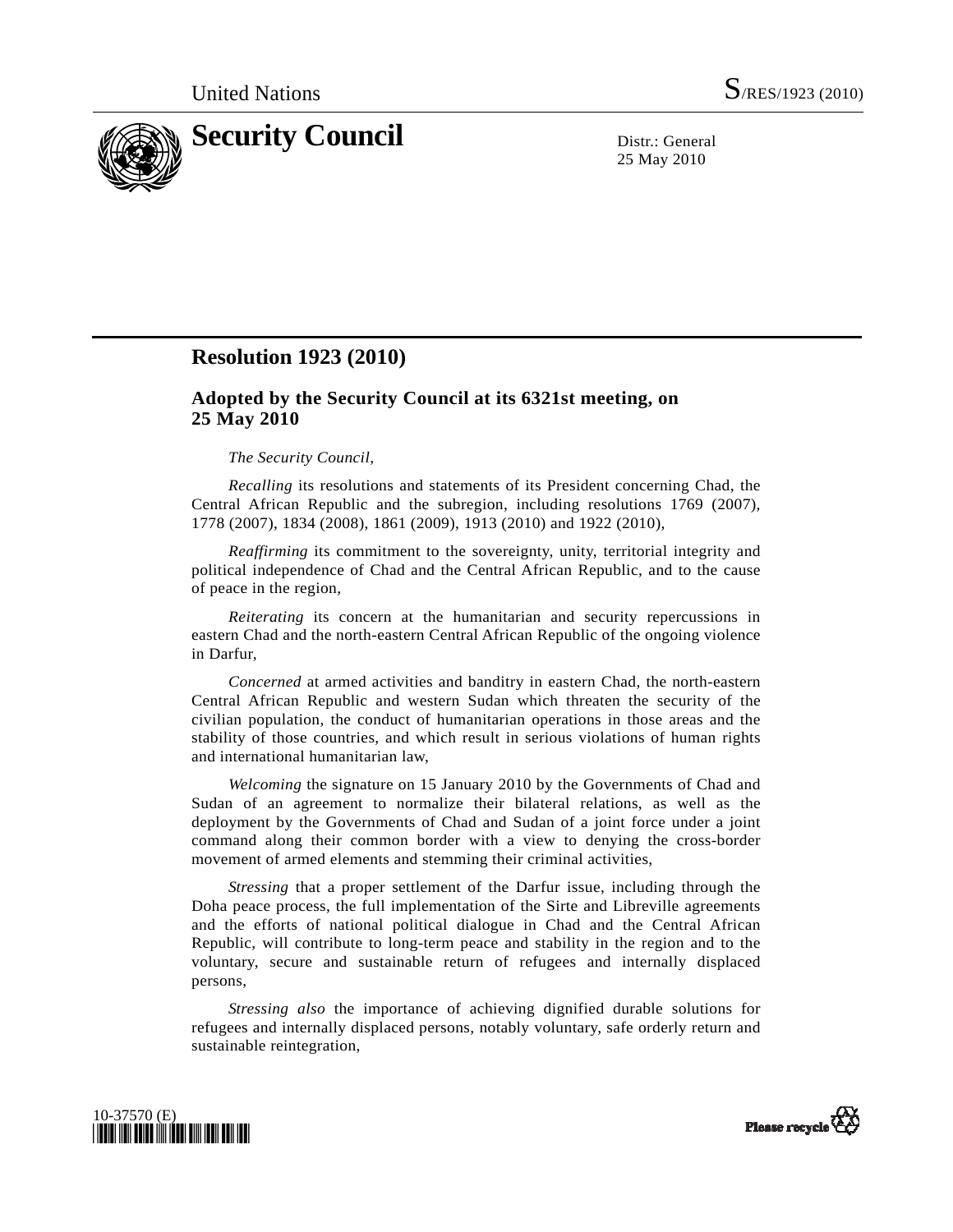*Reiterating* its full support for the efforts of the Secretary-General, the African Union, other international and regional actors to find solutions to armed conflicts in the region,

*Reaffirming* its resolutions 1325 (2000), 1820 (2008), 1888 (2009) and 1889 (2009) on women and peace and security, 1502 (2003) on the protection of humanitarian and United Nations personnel, 1674 (2006) and 1894 (2009) on the protection of civilians in armed conflicts,

*Reaffirming* its resolutions 1612 (2005) and 1882 (2009) on children and armed conflict, *taking note* of the reports of the Secretary-General on children and armed conflict in Chad (S/2008/532) and in the Central African Republic (S/2009/66) and the recommendations therein, and *recalling* the conclusions adopted by the Working Groups on Children and Armed Conflict in Chad (S/AC.51/2008/15) and in the Central African Republic (S/AC.51/2009/2), as approved by the Council,

*Stressing* that the Governments of Chad and the Central African Republic bear primary responsibility for ensuring the security of civilians in their territories, with respect for the rule of law, international law, human rights and international humanitarian law,

*Bearing in mind* the Convention relating to the Status of Refugees of 28 July 1951 and its additional protocol of 16 December 1966, along with the 1969 Convention of the Organization of African Unity governing the specific aspects of refugee problems in Africa, as well as the African Union Convention of 29 October 2009, on the Protection and Assistance of internally displaced persons in Africa,

*Emphasizing* the need to respect international refugee law, preserve the civilian and humanitarian nature of the refugee camps and internally displaced persons sites and prevent any recruitment of individuals, including women and children, which might be carried out in or around camps and sites by armed groups,

*Commending* the creation by the Government of Chad, with the logistical, administrative and technical support of the United Nations Mission in the Central African Republic and Chad (MINURCAT), of the Détachement Intégré de Sécurité (DIS) to contribute to the security of refugees and humanitarian workers in key towns, refugee camps and IDP sites and noting that the DIS provides community policing in these sites and escorts for United Nations personnel and humanitarian workers,

*Recognizing* the responsibility of the Armée nationale tchadienne (ANT) for border security and external threats and of the Gendarmerie and the National Nomad Guard for area security in eastern Chad,

*Taking note* that the Government of Chad informed the Secretary-General through a note verbale dated 15 January 2010 that it wished MINURCAT to withdraw from Chad as of 15 March 2010, and the letter of the Permanent Representative of Chad dated 3 March (S/2010/115), informing the President of the Security Council of his Government's reconsideration of its earlier request as well as the consultations conducted between 15 January and 23 April 2010 between the Government of Chad and the United Nations Secretariat,

*Emphasizing* the need for the orderly reduction of the military component of MINURCAT and the continuation of consolidation of the DIS, of judicial and penal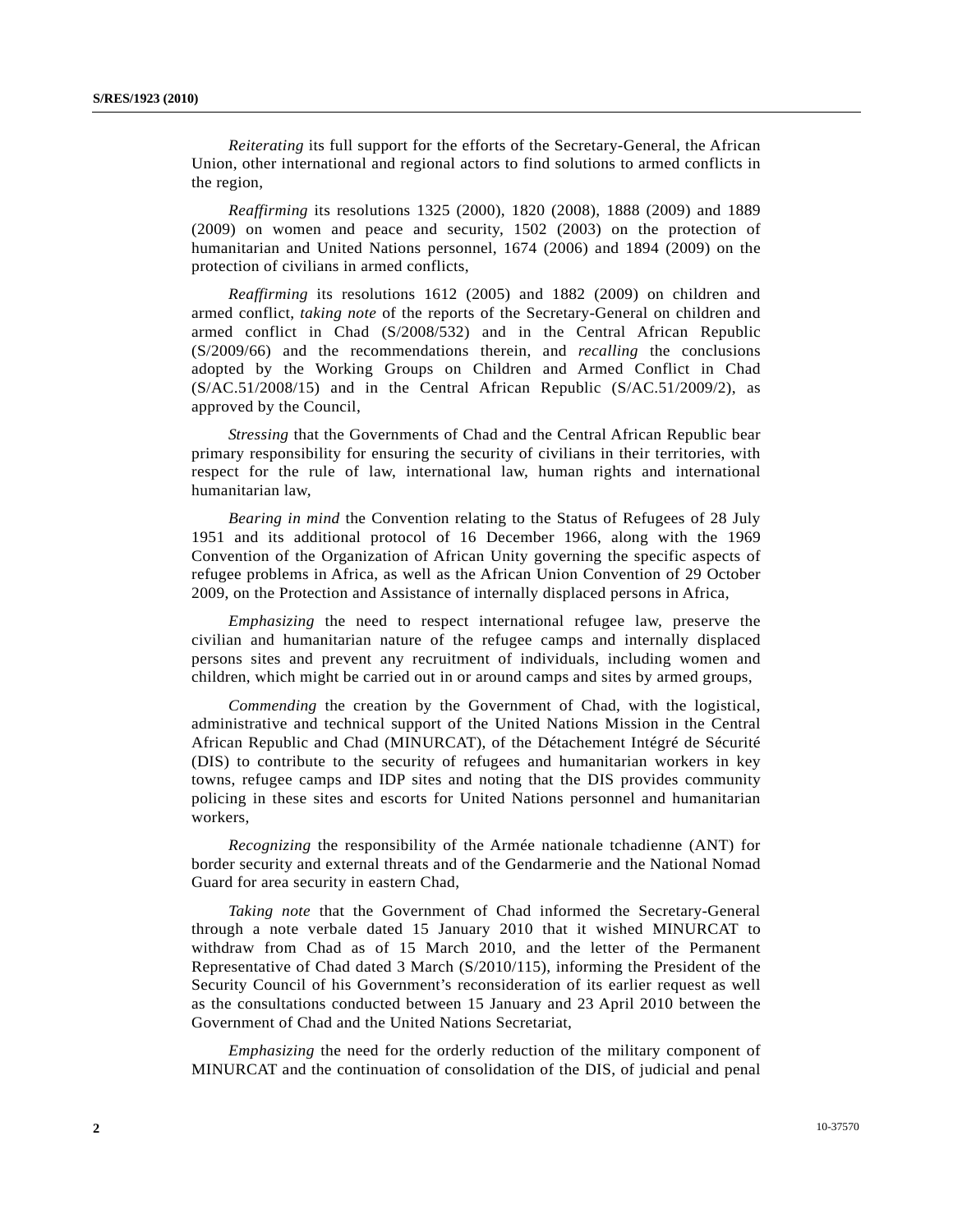systems, of human rights protection and of local conflict resolution mechanisms while laying the foundation for their sustainability following the termination of the Mission's mandate,

*Having examined* the report of the Secretary-General (S/2010/217) of 29 April 2010 (hereinafter referred to as "the Report of the Secretary-General") and its recommendations for the modalities of future presence of MINURCAT,

*Determining* that the situation in the region of the border between the Sudan, Chad and the Central African Republic constitutes a threat to international peace and security,

1. *Decides* to extend the mandate of MINURCAT until 31 December 2010;

 2. *Takes note* of the commitment of the Government of Chad, as recalled in the letter of the Permanent Representative of Chad of 21 May 2010 (S/2010/250), to assume full responsibility for the security and the protection of the civilian population in eastern Chad, including refugees, internally displaced persons, returnees and host communities, with a particular focus on women and children, United Nations and humanitarian personnel and assets, in accordance with its obligations under international humanitarian, human rights and refugee law, and *underscores* that in so doing, the Government of Chad commits to carry out the following tasks:

 (i) To ensure the security and protection of civilians in danger, particularly refugees and internally displaced persons;

 (ii) To facilitate the delivery of humanitarian aid and the free movement of humanitarian personnel by improving security in eastern Chad;

 (iii) To ensure the security and freedom of movement of MINURCAT staff and United Nations and associated personnel;

 3. *Notes also* that, in this context, the Government of Chad commits to work towards the achievement of the following benchmarks related to the protection of civilians and humanitarian workers, in accordance with international humanitarian law, as outlined in Security Council resolution 1861 (2009):

Voluntary return and resettlement in secure and sustainable conditions of internally displaced persons;

 (ii) Demilitarization of refugee and internally displaced person camps as evidenced by a decrease in arms, violence and human rights abuses;

 (iii) Improvement in the capacity of Chadian authorities in eastern Chad, including national law enforcement agencies, the judiciary and the prison system to provide the necessary security for refugees, internally displaced persons, civilians and humanitarian workers with respect for international human rights standards;

 4. *Requests* the Government of Chad and the Secretary-General to establish a joint Government of Chad/United Nations high-level Working Group to assess on a monthly basis the situation on the ground with respect to protection of civilians, the measures adopted by the Government of Chad to implement the tasks set out in paragraph 2 and to progress towards meeting the benchmarks set out in paragraph 3, and the capacity of the DIS to provide security inside and around refugee camps and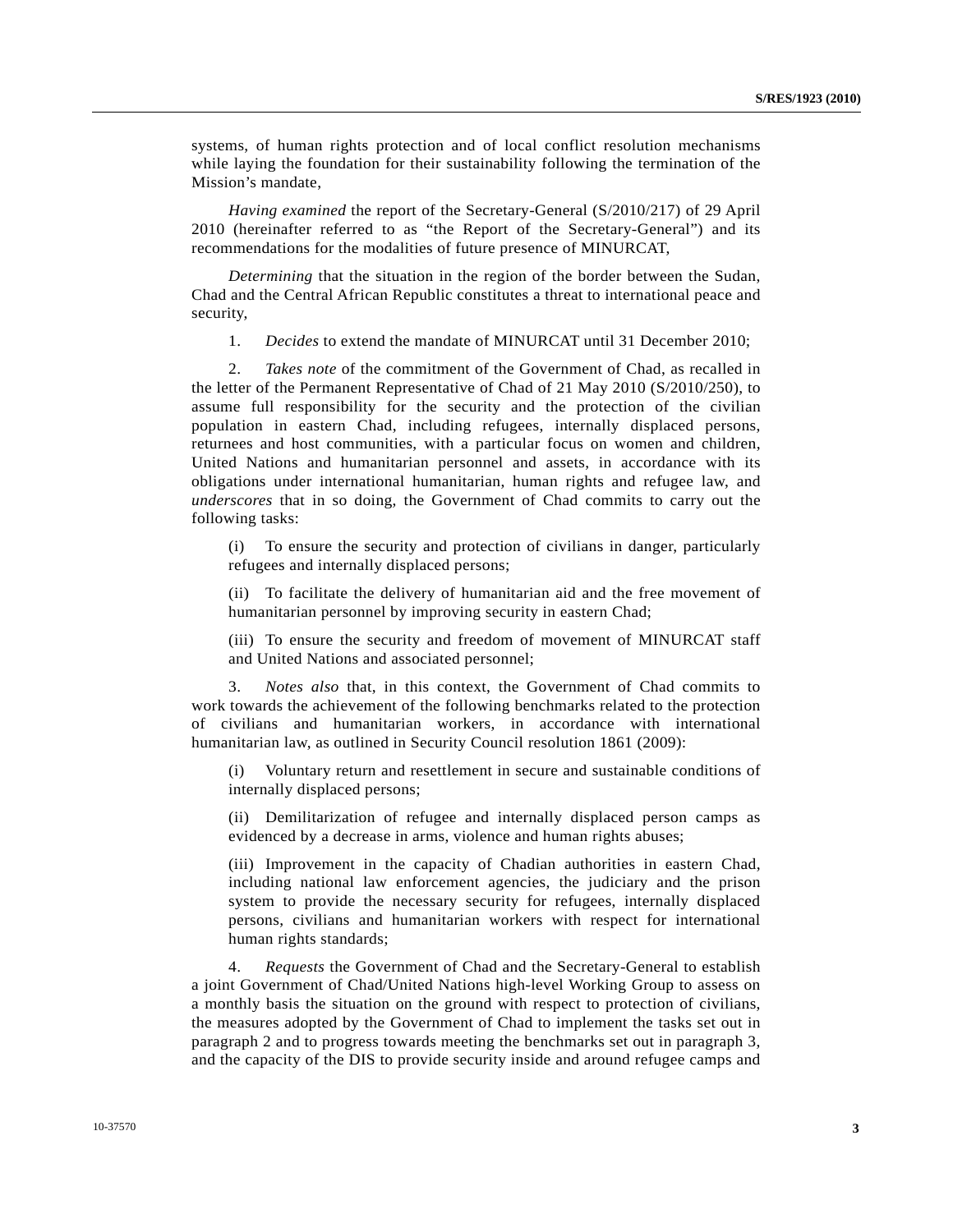IDP sites, security escorts and area security, in coordination with Gendarmerie and the Nomad Guard;

 5. *Acknowledges* the commitment of the Government of Chad to submit to the Security Council by 31 July 2010 the plan it is preparing to ensure the sustainment of the DIS, post-MINURCAT, working, as necessary, through the highlevel joint Working Group;

 6. *Decides* that the military component of MINURCAT shall be reduced to 2,200 military personnel (1,900 in Chad and 300 in the Central African Republic) and 25 military liaison officers and *further decides* that MINURCAT should include a maximum of 300 police officers and an appropriate number of civilian personnel;

 7. *Calls upon* the Secretary-General to implement the initial withdrawal of the exceeding number of troops by 15 July 2010 and the final withdrawal of the remaining troops beginning on 15 October 2010 and *further calls upon* the Secretary-General to complete withdrawal of all uniformed and civilian MINURCAT components, other than those required for the mission's liquidation, by 31 December 2010;

 8. *Decides* that MINURCAT shall have the following mandate in eastern Chad and the north-eastern Central African Republic, in liaison with the United Nations country team and, as appropriate, in liaison with the United Nations Integrated Peacebuilding Office in the Central African Republic (BINUCA) and without prejudice to the mandate of BINUCA:

 (i) To select, mentor, monitor, train, advise and facilitate support to elements of the Chadian Détachement integré de sécurité;

 (ii) To liaise with the Chadian Government and the Office of the United Nations High Commissioner for Refugees (UNHCR) in support of their efforts to relocate refugee camps which are in close proximity to the border, and to provide to UNHCR, on availability and cost-reimbursable basis, logistical assistance for that purpose;

 (iii) To liaise with the national army, the gendarmerie and police forces, the nomad national guard, the judicial authorities and prison officials in Chad and the Central African Republic, the Sudanese Government, the United Nations Mission in Sudan (UNMIS), the African Union/United Nations Hybrid Operation in Darfur (UNAMID), BINUCA, the Multinational Force of the Economic Community of the Central African States in Central African Republic (MICOPAX) and the Community of Sahelo-Saharan States (CEN-SAD) to exchange information on banditry, criminality and emerging threats to humanitarian activities in the region;

 (iv) To support the initiatives of national and local authorities in Chad to resolve local tensions and promote local reconciliation efforts, in order to enhance the environment for the return of internally displaced persons;

 (v) To contribute to the monitoring and to the promotion and protection of human rights in Chad, with particular attention to sexual and gender-based violence, and to recommend action to the competent authorities, with a view to fighting impunity;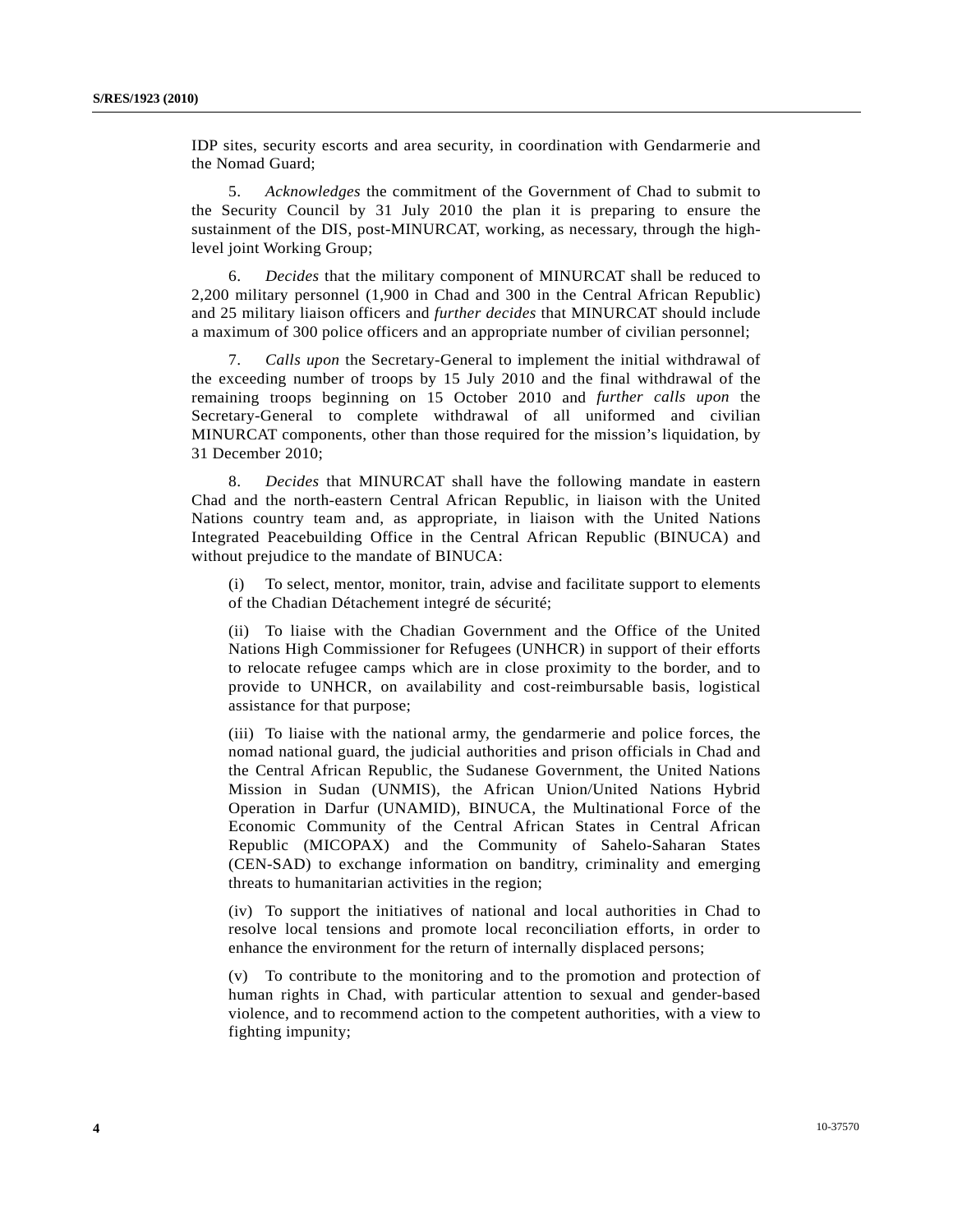(vi) To support, within its capabilities, efforts aimed at strengthening the capacity of the Government of Chad and civil society through training in international human rights standards, and efforts to put an end to recruitment and use of children by armed groups;

 (vii) To assist the Government of Chad in the promotion of the rule of law, including through support for an independent judiciary and a strengthened legal system, in close coordination with United Nations agencies;

 9. *Decides further* that, until the start of the final withdrawal of its military personnel on 15 October 2010, MINURCAT shall be authorized to fulfil the following functions within its capabilities and its area of operation in eastern Chad, in liaison with the Government of Chad:

 (i) To provide security for United Nations personnel, facilities, installations and equipment and associated personnel;

 (ii) To maintain situational awareness in the vicinity of MINURCAT locations;

 (iii) To provide escort for United Nations military personnel carrying out enabling support functions;

 (iv) To execute operations of a limited character in order to extract United Nations personnel and humanitarian workers in danger;

(v) To provide medical evacuation support for United Nations personnel;

 10. *Decides further* that, without prejudice to paragraph 2 above, MINURCAT, acting within its means and capabilities and where possible in consultation with the Government of Chad, shall be authorized to respond to imminent threats of violence to civilians in its immediate vicinity;

 11. *Decides further* that, until the start of the final withdrawal of its military personnel on 15 October, MINURCAT shall be authorized to fulfil the following functions within its capabilities and its area of operation in the north-eastern Central African Republic through its military presence in Birao and in liaison with the Government of the Central African Republic:

(i) To contribute to the creation of a more secure environment;

 (ii) To execute operations of a limited character in order to extract United Nations personnel and humanitarian workers in danger;

 (iii) To protect United Nations personnel, facilities, installations and equipment and to ensure the security and freedom of movement of its staff and United Nations and associated personnel;

 12. *Takes note* that MINURCAT will continue to support the DIS, in accordance with paragraphs 64, 65 and 66 of the report of the Secretary-General, and of the Government of Chad's commitment to take full ownership of the DIS;

 13. *Welcomes* the intention of the Government of Chad and the United Nations to establish a forum to foster dialogue and collaboration with the view to reach a common understanding of roles and responsibilities on issues relating to protection of civilians, humanitarian access, safety and security arrangements of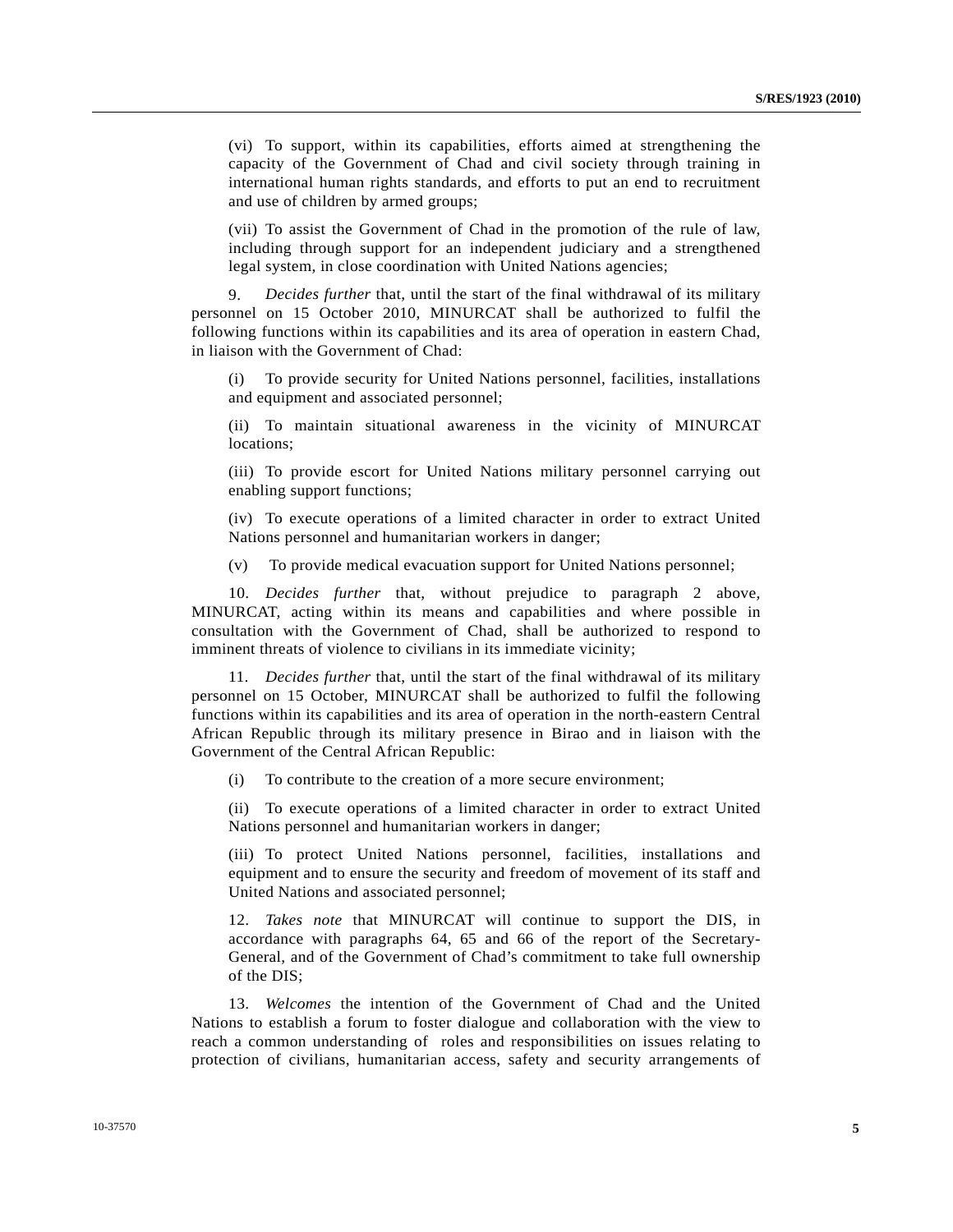humanitarian actors and in order to impact positively on humanitarian and early recovery initiatives;

 14. *Takes note* of the letter of the Permanent Representative of Chad of 21 May 2010 (S/2010/250), which recalls the commitment of Chad to sustain the DIS and requests in this context MINURCAT to initiate the construction of the infrastructure referred to in paragraphs 71 and 79 of the report of the Secretary-General, with the expectation that the plan referred in paragraph 5 will provide adequate assurances that the investments being made in the DIS will be sustained post-MINURCAT,

 15. *Requests* the Secretary-General and the Governments of Chad and the Central African Republic to cooperate closely throughout the period of deployment of MINURCAT and requests the Government of the Republic of Chad to fully respect all provisions of the Agreement on the Status of MINURCAT of 21 March 2008 and its amendment of 15 October 2009, and in particular to ensure full freedom of movement of MINURCAT, its members and its contractors as well as of their vehicles and aircraft, and to grant exemptions from all taxes, fees, charges and other duties as provided under the Agreement and its Amendment, for the whole duration of the mandate of MINURCAT but also until its liquidation and the final departure of all its military and civilian personnel from Chad;

 16. *Urges* all the Member States, particularly the States bordering Chad and the Central African Republic, to facilitate during the above-mentioned period the withdrawal from Chad and of the Central African Republic, without obstacles or delay, of all personnel, equipment, provisions, supplies and other goods, including vehicles, aircraft and spare parts of MINURCAT;

 17. *Underscores* the importance that the military concept of operations and rules of engagement be updated and fully in line with the provisions of this resolution, and requests the Secretary-General to report on them to the Security Council and Troop-Contributing Countries;

 18. *Encourages* the donor community to sustain its efforts to address the humanitarian, reconstruction and development needs of Chad and the Central African Republic;

 19. *Encourages also* the respective Governments of the Sudan, Chad and the Central African Republic to ensure that their territories are not used to undermine the sovereignty of others, and to cooperate with a view to putting an end to the activities of armed groups in the region;

 20. *Welcomes* the N'Djamena agreement of 15 January 2010 on the normalization of relations between Sudan and Chad and previous related agreements and encourages active cooperation for their continued implementation; *encourages* the Government of Chad to continue talks with the armed groups; *demands* that armed groups cease violence immediately and *urges* all parties in Chad and the Central African Republic, respectively, to respect and implement the Sirte agreement of 25 October 2007 and the comprehensive peace agreement signed in Libreville on 21 June 2008;

 21. *Encourages* the authorities and political stakeholders in Chad and the Central African Republic to continue to pursue their efforts of national dialogue, with respect for their constitutional frameworks and especially: